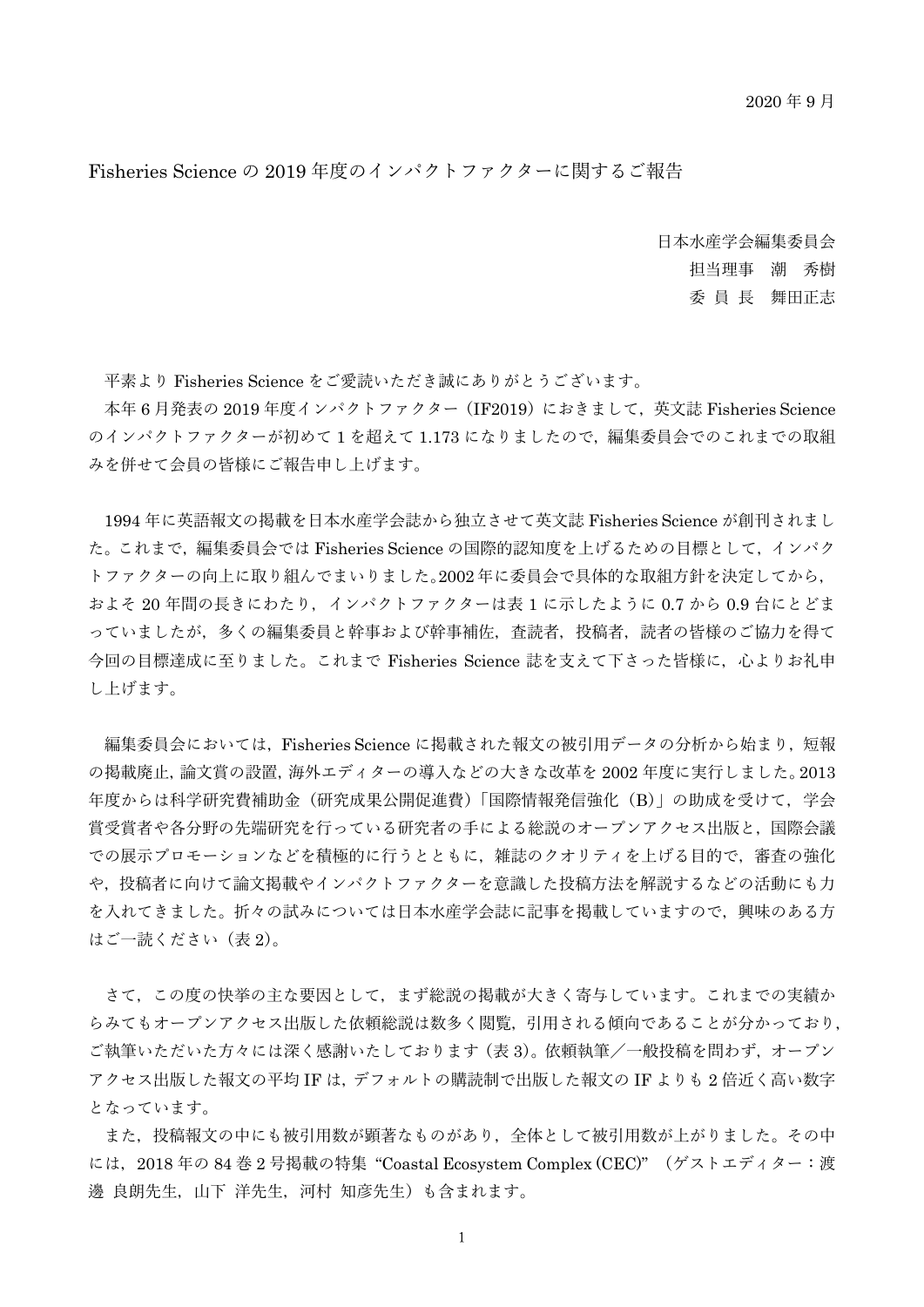編集委員会では上述したさまざまな取組を通して議論を重ね,実地に得られた反応や編集委員の実感 から,インパクトファクターだけが雑誌の価値を決める指標ではないという意見が多数を占めています。 しかし,現在の学術雑誌の価値を示す指標であることには間違いはなく,インパクトファクターの更な る向上を目指すことには変わりありません。一方で,世界の水圏生物科学系雑誌の中での順位は後ろか ら数えて 3 分の 1 辺りでほとんど変化しておらず(表 1),学術分野全体として被引用数が増加する傾 向にあるなかで,この順位を向上させることが今後の課題と考えています。著者の皆様には,出版した 研究論文は埋もれさせることなく積極的に引用し,発表していただきたいと存じます。ただ,行き過ぎ たセルフサイテーションは、かえって雑誌の評価を下げ、クラリベイトアナリティクスの判断で Web of Science 収載誌の資格を取り消されてしまうこともあるということですので,ご注意はしていただきた いと思います。

学会のオフィシャルジャーナルとして,会員の研究発表および議論の場の一つとして,会員に愛され る雑誌であろうという考えの下,編集委員と査読者による丁寧な審査と建設的なコメントを提供し,雑 誌のクオリティは保っていく所存です。また,2019 年からは会員に対しては掲載料を 1 ページ当たり 4,000円と、従来の半額近くまで割り引きましことも改めてお知らせしておきます。

今回,インパクトファクターが 1 を超えたことにより,Fisheries Science に投稿してくださる方が増 え,我が国の良質の水産学研究の成果を世界に発信する場としてより積極的に活用していただけたらと 思います。

今後とも Fisheries Science をよろしくお願い申し上げます。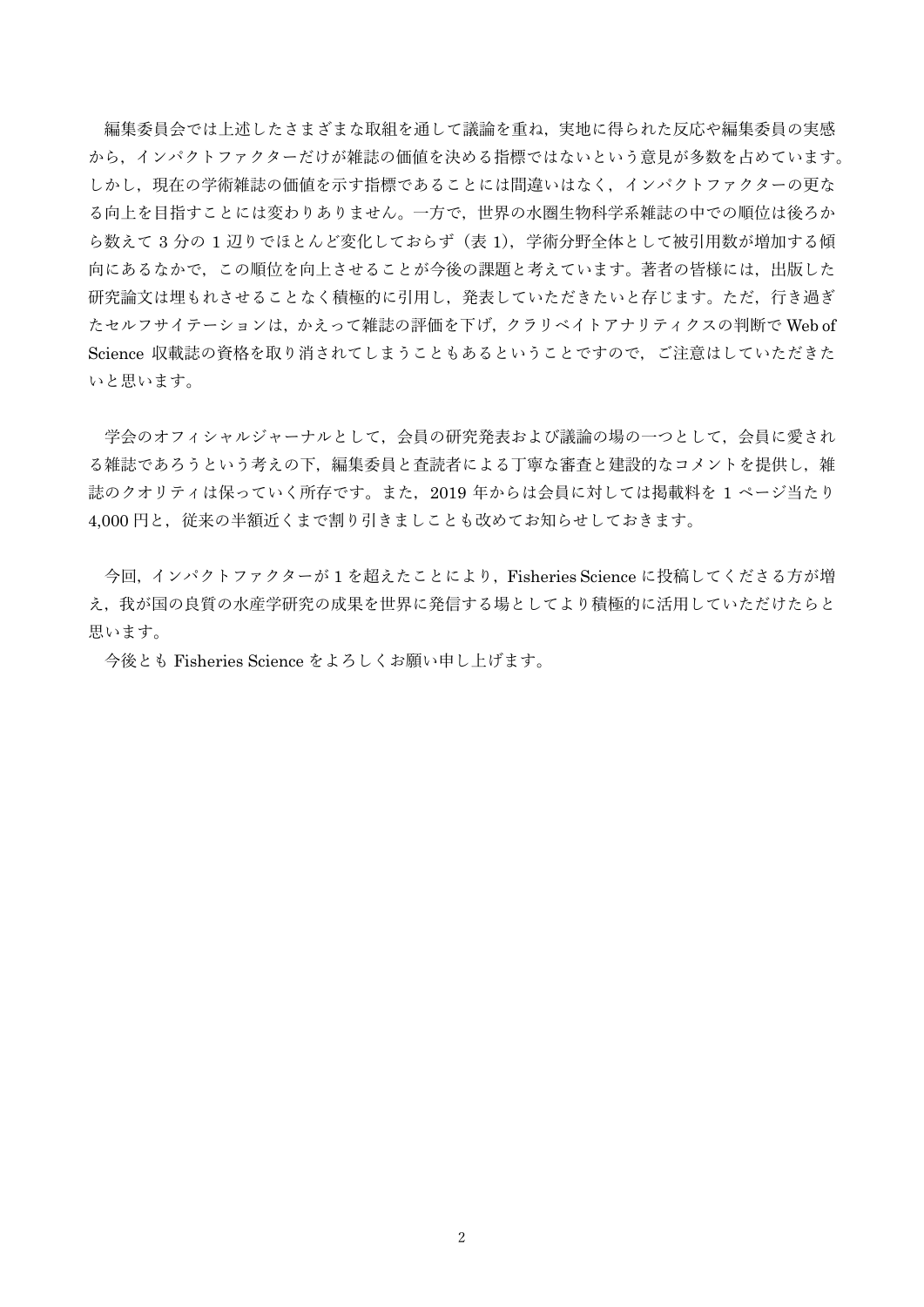|  | 表 1 Fisheries Science インパクトファクターの推移 |  |  |  |  |
|--|-------------------------------------|--|--|--|--|
|--|-------------------------------------|--|--|--|--|

| Year       | Vol    | $_{IF}$ | Rank               |                 | 被引用数<br>出版論文数   |           | 5-Year IF  | 自己        | 備考      |                         |
|------------|--------|---------|--------------------|-----------------|-----------------|-----------|------------|-----------|---------|-------------------------|
|            |        |         |                    | 前年<br>出版分       | 前々年<br>出版分      | 前年<br>出版分 | 前々年<br>出版分 |           | 引用率     |                         |
| 2019       | $85\,$ | 1,173   | 35/53              | 133<br>(128%)   | 111<br>(107%)   | 104       | 104        | 1.198     | 7.8%    | 総説(1, 3, 4号)            |
| 2018       | 84     | 0.929   | 37/52              | 90<br>(87%)     | 94<br>$(100\%)$ | 104       | $\rm 94$   | 1.046     | 8.7%    | 総説(5,6号)<br>特集 (2号)     |
| 2017       | 83     | 0.794   | 36/50              | $62\,$<br>(66%) | 108<br>$(90\%)$ | 94        | 120        | 0.861     | 9.4%    |                         |
| 2016       | 82     | 0.839   | $35/50\,$          | 88 (73%)        | 125 (93%)       | 120       | 134        | 0.960     | $8.5\%$ | 総説(2号)                  |
| 2015       | 81     | 0.654   | 41/52              | 77 (57%)        | 82 (75%)        | 134       | 109        | 0.822     | 15.1%   | 総説(1,2号)                |
| 2014       | 80     | 0.878   | 36/52              | 82 (75%)        | 142 (97%)       | 109       | 146        | 0.980     | 17.0%   | 特集号(2号),<br>総説(2,3号)    |
| 2013       | 79     | 0.855   | 36/50              | 96 (66%)        | 128 (110%)      | 146       | 116        | 0.996     |         |                         |
| $\>2012$   | 78     | 0.897   | $33/50\,$          | 98 (84%)        | 112 (95%)       | 116       | 118        | $1.023\,$ |         |                         |
| 2011       | 77     | 0.937   | $33\slash 50$      | 88 (75%)        | 181 (107%)      | 118       | 169        | 0.978     |         |                         |
| $\,2010\,$ | 76     | 0.819   | 30/46              | 123 (73%)       | 167 (90%)       | 169       | 185        | 1.004     |         |                         |
| 2009       | 75     | 0.684   | 34/42              |                 |                 | 185       | 182        | 0.884     |         | Springer $\tau$<br>出版開始 |
| 2008       | 74     | 0.781   | 26/40              |                 |                 | 182       | 183        | 0.967     |         |                         |
| 2007       | 73     | 0.766   | $28\!/40$          |                 |                 | 183       | 184        | 0.926     |         |                         |
| 2006       | 72     | 0.766   | $31\allowbreak/41$ |                 |                 | 184       | 162        |           |         |                         |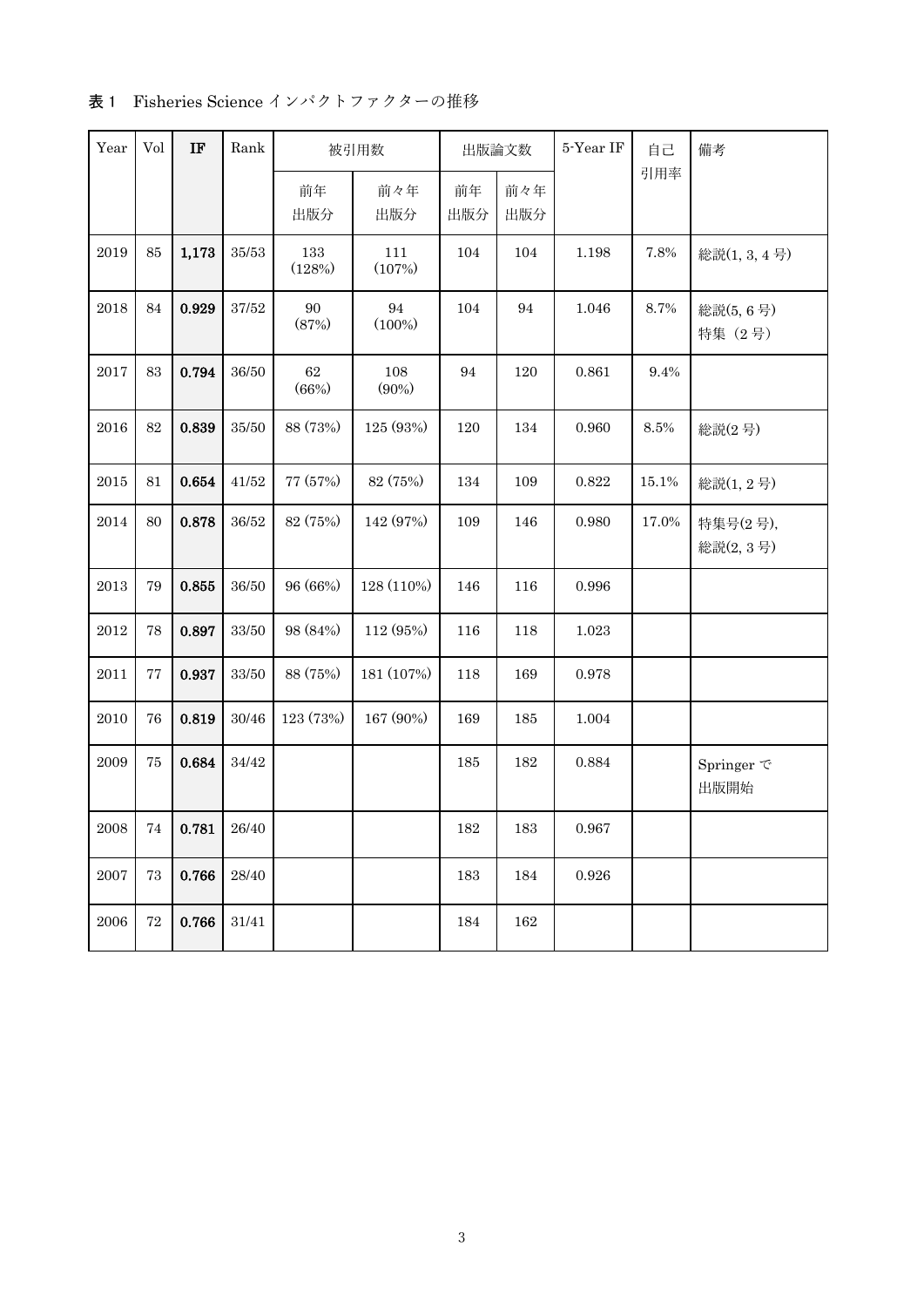渡邊 良朗, 渡部 終五. Fisheries Science の原著論文の分析 : インパクトファクター向上を目指して.日本水産学会 誌 2002; 68(6): 941-944. [https://doi.org/10.2331/suisan.68.941](about:blank)

芳賀 穣. AQUACULTURE 2013 参加記. 日本水産学会誌 2014; 80(3): 394. [https://doi.org/10.2331/suisan.80.394](about:blank)

佐藤 秀一, 寺島 優美. アメリカ水産学会参加記. 日本水産学会誌 2014; 80(4): 637-638. [https://doi.org/10.2331/suisan.80.637](about:blank)

東海 正. 日本水産学会誌を見直す:インパクトファクターを持つ学術雑誌として. 日本水産学会誌 2016; 82(4): 653- 656. [https://doi.org/10.2331/suisan.WA2305](about:blank)

木下 政人. 編集委員会主催 Fisheries Science 論文投稿セミナー「学会のオフィシャルジャーナル国際誌として FSが 目指すところ」. 日本水産学会誌 2018; 84(4): 761-763[. https://doi.org/10.2331/suisan.WA2552](about:blank)